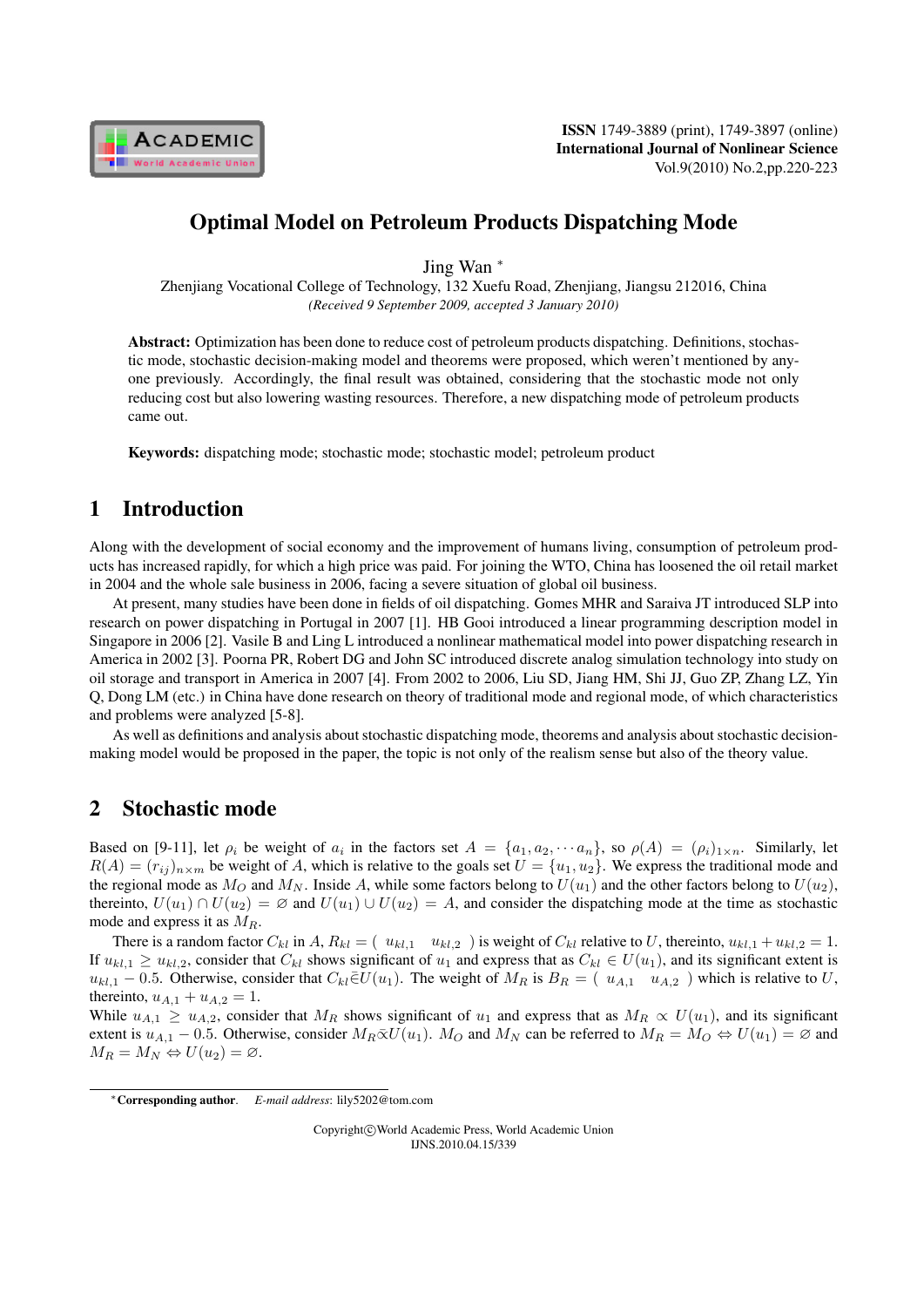**Theorem 2.1** It is supposed that the factors set A is realigned into  $\{a^{(1)}, a^{(2)}, \cdots, a^{(n)}\}$  as  $\rho(a^{(i)})$  descends,  $a^{(k)}, a^{(k+1)}$ ,  $\cdots, a^{(k+p)} \in U(u_1), a^{(l)}, a^{(l+1)}, \cdots, a^{(l+p)} \in U(u_1), \text{ if } \rho(a^{(k)}) \geq \rho(a^{(l)}), u_{A,1}^{(k)} \geq u_{A,1}^{(l)}$  $\scriptstyle{A,1}$ *.*

**Proof.** It can be obtained that  $\rho(a^{(1)}) \ge \rho(a^{(2)}) \ge \cdots \ge \rho(a^{(n)})$  and  $\rho(a^{(k)}) \ge \rho(a^{(l)})$ , so we can make sure that  $\rho(a^{(k+i)}) \ge \rho(a^{(l+i)}), 0 \le i \le p.$ Suppose that

$$
\begin{cases}\na^{(k)} \in U(u_1) \Leftrightarrow u_1^{(k)} = x \\
x \in (0.5, 1)\n\end{cases}
$$

So

$$
\begin{cases}\n u_{A,1}^{(k)} = x \cdot q^{(k)} + (1-x) \cdot (1-q^{(k)}) \\
 q^{(k)} = \sum_{i=k}^{k+p} \rho(a^{(i)}) \\
 u_{A,1}^{(l)} = x \cdot q^{(l)} + (1-x) \cdot (1-q^{(l)}) \\
 q^{(l)} = \sum_{i=l}^{l+p} \rho(a^{(i)})\n\end{cases}
$$

*.*

It can be also obtained that

$$
\begin{cases}\nu_{A,1}^{(k)} = 1 + 2q^{(k)}(x - 0.5) \\
u_{A,1}^{(l)} = 1 + 2q^{(l)}(x - 0.5)\n\end{cases}
$$

So

$$
u_{A,1}^{(k)} - u_{A,1}^{(l)} = 2(x - 0.5)(q^{(k)} - q^{(l)}).
$$

Because  $x > 0.5$  and  $q^{(k)} \ge q^{(l)}$ , so it can be made sure that  $u_{A,1}^{(k)} - u_{A,1}^{(l)} \ge 0$ , therefore  $u_{A,1}^{(k)} \ge u_{A,1}^{(l)}$  $A,1$ 

Adapted to the status,  $m = 2$  and  $n = 10$  are provided to simplify the problem.  $U = \{u_1, u_2\}$ ,  $A = C_1 \cup C_2 \cup C_1$  $C_3 \cup C_4 = \{C_{11}, C_{12}, C_{13}, C_{21}, C_{22}, C_{23}, C_{31}, C_{32}, C_{41}, C_{42}\} = \{\text{circulation links, liquidity, sales cycle, security risks, } \}$ distribution services, management, inventory costs, circulation costs, economic benefits and social benefits $\}$ ,  $\rho(A)$  =  $(\rho_i)_{1 \times 10}$ ,  $R(A) = (r_{ij})_{10 \times 2}$ . Here randomness of the problem can be explained by  $R(A)$ , for there are random factors in  $U(u_1)$ , number of which is also random. So  $R(A)$ , decided by factors in  $U(u_1)$ , is random as well.

As analyzed, we know that  $M_R$  would spend on  $C_{kl}$  while  $C_{kl} \in U(u_1)$ , so we can consider the minimum expense as the object of decision-making. And while the expense achieve minimum, the number of factors in  $U(u_1)$  achieve minimum, too.

With previous analysis, we obtain a model to do decision-making on the basis of stochastic mode.

#### 3 Stochastic model

We obtain a set of judgment matrixes,  $U =$  $\sqrt{ }$ ⎢ ⎢ ⎣ 1 1/2 1/3 1/4 2 1 2/3 2/4 3 3/2 1 3/4 4 4/2 4/3 1 ⎤  $\vert$  $, B_1 =$  $\sqrt{ }$  $\perp$ 1 1/2 1/3 2 1 2/3 3 3/2 1  $\mathsf{I}$ ⎦*,*

 $B_2 =$  $\lceil$  $\overline{\phantom{a}}$ 1 1/4 1/5 4 1 4/5 5 5/4 1 ⎤  $\Big\vert$ ,  $B_3 =$  $\left[\begin{array}{cc} 1 & 1/3 \\ 3 & 1 \end{array}\right], B_4 =$  $\begin{bmatrix} 1 & 1/4 \\ 4 & 1 \end{bmatrix}$ , and by the necessary and sufficient conditions for

consistency, we know that these 5 matrixes are consistent [12-13].

By Theorem 2.1, while there are the numbers of factors in  $U(u_1)$ , The higher the significant extent of factors in  $U(u_1)$ , the higher the significant extent of  $M_R$ . Therefore, object of decision-making can be modified as below.

Under the premise of reflecting on significant  $u_1$  of  $M_R$ ,

(i) choose the less one while  $U(u_1)$  includes different numbers of factors,

(ii) choose factors which has higher significant extent while  $U(u_1)$  includes the same numbers of factors. After finally sorted, we obtain final results. And we realigned A as  $\rho_i$  descends, so we get  $\rho(A)=(0.32\ 0.225\ 0.1\ 0.08\ 0.08$ 0.075 0.05 0.033 0.02 0.017). And  $A = \{C_{42}, C_{32}, C_{23}, C_{41}, C_{22}, C_{31}, C_{13}, C_{12}, C_{21}, C_{11}\}$ , which is realigned.

As a result, the stochastic problem can be transformed into a non-random problem. Accordingly, it could be also supposed that

$$
\begin{cases} C_{kl} \in U(u_1) \Leftrightarrow u_{kl,1} = x \\ x \in (0.5,1) \end{cases}.
$$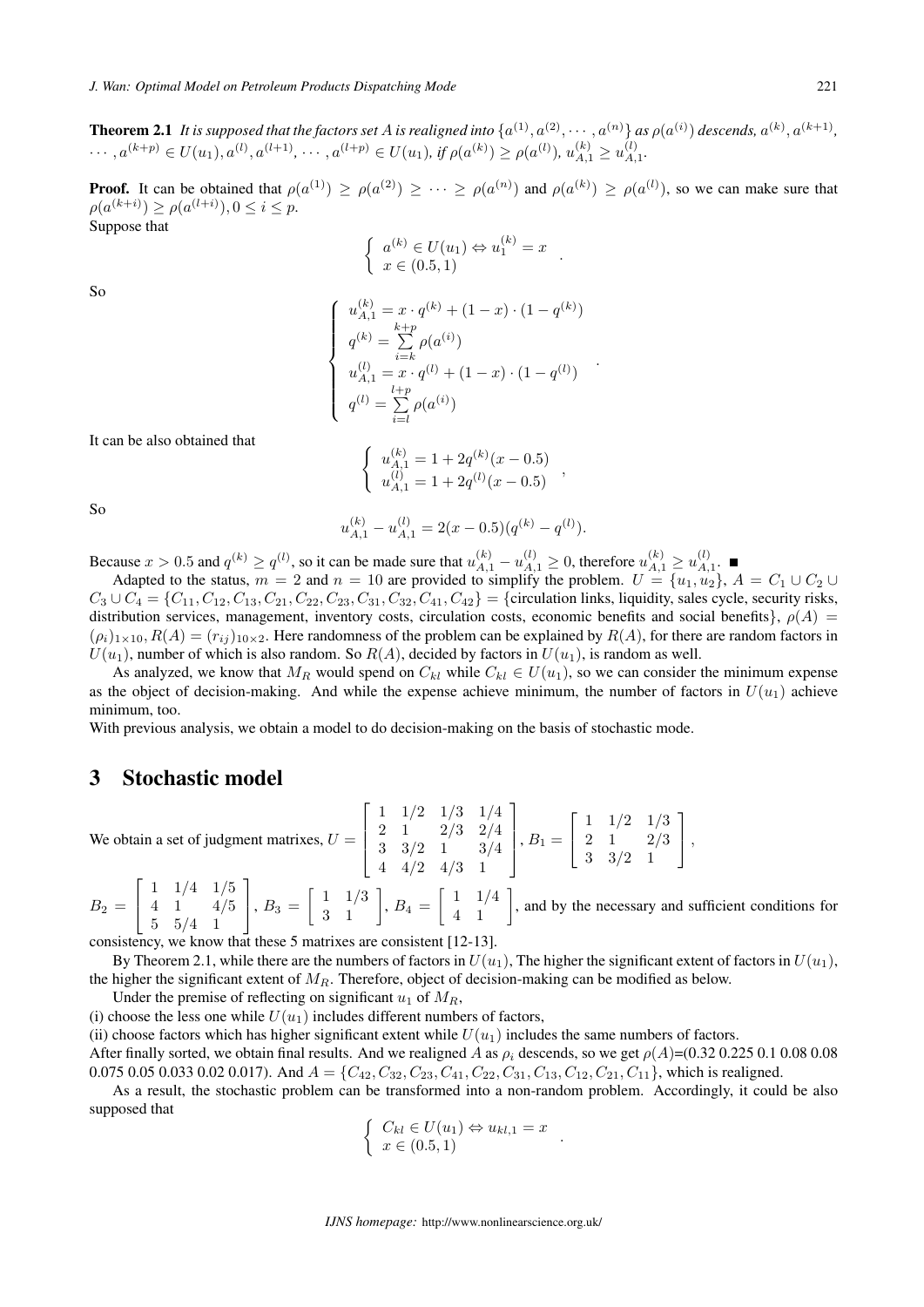Based on all that were analyzed, the stochastic decision-making model can be obtained as  $min : k = [U(u_1)]$ , thereinto,  $[U(u_1)]$  is the number of factors included in  $U(u_1)$ .

$$
s.t. \begin{cases} \widetilde{B} = \rho(A) \cdot R(A) \\ B = \widetilde{B} \cdot (\sum_{i=1}^{2} \widetilde{b}_{i})^{-1} \\ b_{1} \ge 0.5 \\ k \in [0, 10] \end{cases}
$$

*,*

thereinto,  $\tilde{b}_1$  and  $\tilde{b}_2$  are the components of  $\tilde{B}$ ,  $b_1$  is the first component of  $B$ .

### 4 Analysis on the model

According to the stochastic mode and the stochastic decision-making model, a universality theorem can be advanced.

Theorem 4.1 *According to Theorem 2.1 and the stochastic decision-making model, it is obtained that*

$$
\begin{cases} b_{1,k} = x \cdot q_k + (1-x) \cdot (1-q_k) \\ q_0 = 0, \quad q_k = \sum_{i=1}^k \rho_i \quad k \in \mathbb{Z}, \quad 1 \le k \le 10 \end{cases}
$$

*it is made sure that*  $b_{1,k}$  *would increase as k increases.* 

**Proof.** We let  $\beta_k = 1 - q_k$  and  $\alpha_k = 1 - 2q_k$ , it can be simplified as  $b_{1,k} = \beta_k - \alpha_k x$ . So we can obtain that  $b_{1,k} - b_{1,k-1} = (\beta_k - \beta_{k-1}) - (\alpha_k - \alpha_{k-1})x.$ 

Here we assume that  $\Delta_k = q_k - q_{k-1}$ , so  $\Delta_k > 0$ .

We know that

$$
\begin{cases}\n\beta_k - \beta_{k-1} = -\Delta_k \\
\alpha_k - \alpha_{k-1} = -2\Delta_k\n\end{cases}
$$

So we can consider that

$$
b_{1,k} - b_{1,k-1} = 2\Delta_k(x - 0.5).
$$

Because  $0.5 < x < 1$ , it is made sure that  $b_{1,k} - b_{1,k-1} > 0$ . Therefore,  $b_{1,k}$  would increase as k increases. In the stochastic model, while  $k = 0, 1, 2$ , it can be obtained that

$$
\begin{cases}\nb_{1,0} = 1 - x \\
b_{1,1} = 1 - \rho_1 - (1 - 2\rho_1)x \\
b_{1,2} = 1 - \rho_1 - \rho_2 - (1 - 2\rho_1 - 2\rho_2)x\n\end{cases}
$$

*.*

Here, we know that

$$
\begin{cases}\n\rho_1 = 0.32 \\
\rho_2 = 0.225 \\
x > 0.5\n\end{cases}
$$

Based on those analyzed above, it is certain that

$$
\left\{\begin{array}{l} b_{1,0}<0.5\\ b_{1,1}<0.5\\ b_{1,2}>0.5 \end{array}\right.
$$

*.*

By Theorem 4.1, while  $k \geq 2$ ,  $b_{1,k} > 0.5$ . Therefore, while  $k \geq 2$ ,  $M_{R,k} \in U(u_1)$ . Accordingly, it can be made sure that min :  $k = 2$ . Thus,  $\forall x > 0.5$ , min:  $k \equiv 2$ . On the basis of all that were analyzed above, the universality theorem is proved completely.

While the universality theorem is completely proved, the stochastic model is also solved. As a result, whatever the value of x is, min :  $k = 2$ .

To simplify description, three cases will be analyzed to examine the universality theorems.

**Case 4.1**. Research on  $M_O$ .